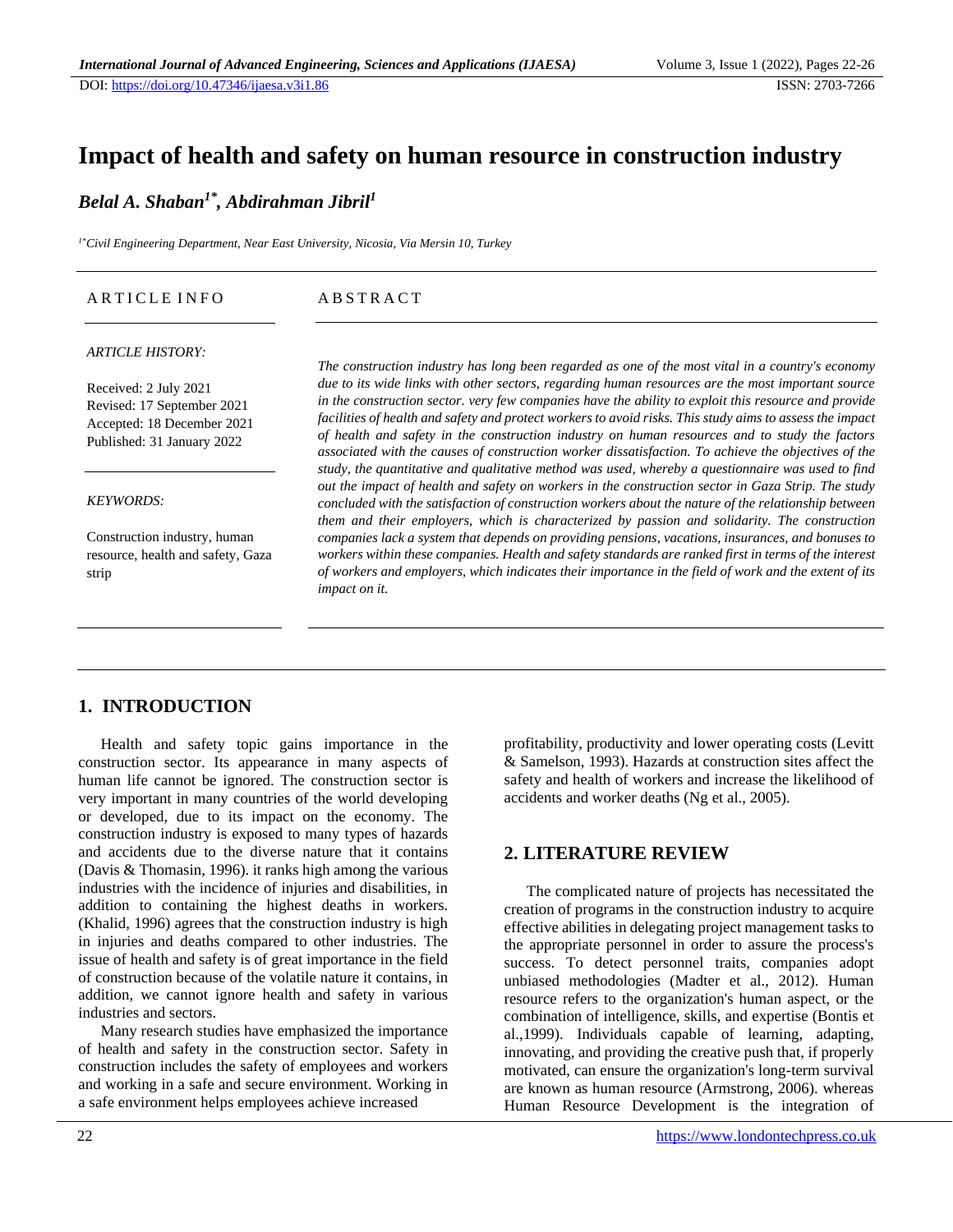DOI:<https://doi.org/10.47346/ijaesa.v3i1.86> ISSN: 2703-7266

individual, career, and organizational development responsibilities in order to maximize organizational members' productivity, quality, opportunity, and fulfilment as they strive to achieve the organization's goals (Nassazi, 2013). the success of any institution is related to the skills, knowledge, and experience of employees, that often achieved through the development of human resources at the institution (Gberevbie, 2012). Human resources focuse what the human adds to the success equation, both personally and organizationally, whereas Individual and organizational for learning, and performance are two main strands for Human Resource Development (Swanson et al., 2001). Since the human factor is one of the factors that use an organization's resources effectively remain the most valuable (Uzondu, 2013). The researchers confirmed that human development led to enhancing and improving the performance of the organization (Tabassi et al., 2011). However, there are very few companies that have the ability to make optimal use of this resource (Ahmad & Schroeder, 2003). The optimal recruitment of human resources is very important for the organization in order to achieve its goals and tasks (Ahmed & Akhtar, 2012). The construction industry's diversified character exposes its staff to a wide range of hazards (Davies & Tomasin, 1996). resulting in serious casualties and illnesses on a daily basis. (Davies & Tomasin, 1996). it is one of the most dangerous sectors on the planet. (Jannadi & Bu-Khamsin, 2002). and has a high rate of casualties when compared to other sectors (Khalid, 1996). this risking the health & wellbeing of staff. (Ng et al., 2005). Safety is important, involves protecting the wellbeing of workers and ensuring that they operate in a safe and healthy workplace. According to empirical data, a safe workplace aids employees in increasing productivity, improve revenue, and lower operational costs (Levitt &

The concept of health and safety focuses on the security, preservation, and well-being of workers (Yip et al.,2005). that include both psychological and physical wellbeing at the construction sites (Kheni et al., 2008). that's mean it is clear of bodily and mental sickness (Rantanen & Fedotov, 1998). The inability of personnel to follow working procedures recommended and supervised by the board and executive authorities is the leading cause of construction fatalities (Hamid et al., 2008). casualties can occur as an outcome of dangerous acts or workplace environments (Kartam & Bouz, 1998). or the absence of strategies and policies in construction companies in safety (Hamid et al., 2008).

However Human resources can develop policies and strategies that ensure a safe work environment for employees and workers and reduce accidents and take action immediately (Umrani, 2016). By training workers and employees on safety as the number of accidents decreased when employees and workers felt that their roles were safe (Lin & Mills, 2001). workers and employees must have the appropriate skills and knowledge (Law et al.,2006).

That facilitates their work. risks and accidents can be reduced in construction sites by identifying appropriate and preventive methods for using machines and equipment in the correct way (Cooper & Cotton, 2000). However bad training cause to increase in the rate of injury and accidents during Work (Cox & Cox, 1996).

#### **3. METHODOLOGY**

A literature review is presented about role of human resource in health and safety in the construction industry. The sources have mainly been referred to books, conferences, academic research, and theses. A questionnaire was used as the main tool to collect the data in one of Palestinian construction site in Gaza city, to achieve the objective of the research, that included a set of questions to assessing the current situation of health and safety in the construction sector. The questions of questionnaire were explored through several previous studies. Likert scale of 1-5 was employed in the questionnaire, that is a form of psychometric response scale and is the scale most frequently used in the studies. When Respondents answer a questionnaire by Likert scale, they demonstrate their level of agreement with the claims.

## **4. RESULTS AND DISCUSSIONS**

| Respondent's<br>data | Categories                | Frequency | Percent<br>$\frac{0}{0}$ |  |
|----------------------|---------------------------|-----------|--------------------------|--|
| 60<br>Gender         |                           | 100.0     | 60                       |  |
|                      | 0                         | 0.0       | 0                        |  |
|                      | < 25                      | 23        | 38.3                     |  |
| Age                  | $25 - 30$                 | 18        | 30.0                     |  |
|                      | $30 - 40$                 | 10        | 16.7                     |  |
|                      | More than 40              | 9         | 15.0                     |  |
|                      | < 5                       | 23        | 38.3                     |  |
| Experience in        | $5 - 10$                  | 17        | 28.3                     |  |
| field                | $10 - 15$                 | 6         | 10.0                     |  |
|                      | More than 15              | 14        | 23.3                     |  |
|                      | None                      | 1         | 1.7                      |  |
| Education<br>level   | Primary level             | 7         | 11.7                     |  |
|                      | Secondary<br>level        | 37        | 61.7                     |  |
|                      | Vocation level            | 15        | 25.0                     |  |
|                      | Residential<br>building   | 18        | 30.0                     |  |
| Project type         | General<br>building       | 34        | 56.7                     |  |
|                      | Infrastructure<br>project | 8         | 13.3                     |  |
| Profession           | Worker                    | 8         | 13.3                     |  |

#### **Table 1.** Respondent's Profile

Samelson, 1993).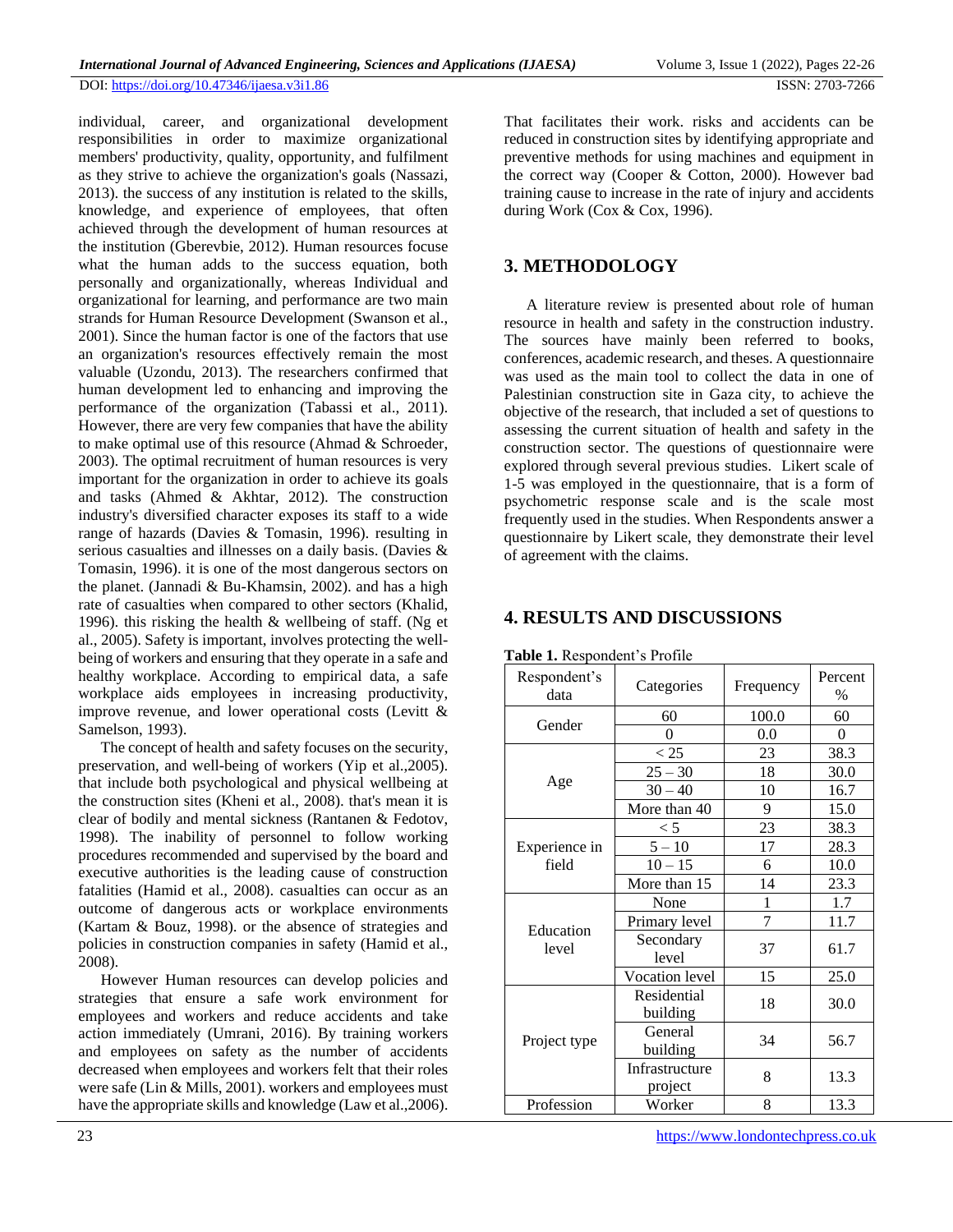| Painter                                | 2  | 3.3  |
|----------------------------------------|----|------|
| Electrical<br>technician               | 3  | 5.0  |
| Tile technician                        | 3  | 5.0  |
| Shuttering<br>technician               | 11 | 18.3 |
| Mason                                  | 5  | 8.3  |
| Plastering<br>technician               | 3  | 5.0  |
| Sanitary /<br>mechanical<br>technician |    | 10   |
| Other                                  | 19 | 31.7 |

Table 1. shows that majority of respondents are males with proportion 100%, and proportion of females from respondent's is 0%. The absence of females in construction works related to local habits and traditions in Gaza. Also, it shall be noted that majority of respondents age is less than 25 years that is equal 38.3% from total respondents, and 30% of respondents age is 25-30, and 16.7% of respondents

**Table 2.** Reasons of dissatisfaction for worker

age is 30-40, 15% of respondents age is more than 40. Furthermore, data collected demonstrate that field's experience for 38.3% of respondents is less than 5 years, experience is 5-10 years for 28.3% of respondents, 10% of respondents have 10-15 years of field's experience, 23.3% of respondent's experience is more than 15 years.

Table 1. shows that 1.7% of respondents are uneducated. Education level is primary for 11.7% of respondents, Education level is secondary for 61.7% of respondents, 25% of respondents have a vocation level of education. 30 % of respondents work in residential projects. 56.7% of respondents, work in general building projects, 13.3% of respondents work in infrastructure projects.

Distribution of the profession of the questioned person shows that majority of respondents work as shuttering technician and that form 18.3% of respondents, 13.3% of respondents work as workers, 3.3% of respondents work as painters, 5% of respondents work as tile technicians in addition to as electrical technicians, 8.3% of respondents work as masons, 5% of respondents work as plastering technicians.

| <b>Item</b>                                                                                                                       | <b>Mean</b> | S.D  | $RII\%$ | <b>Test</b><br>value | $P-$<br>value | Rank           |
|-----------------------------------------------------------------------------------------------------------------------------------|-------------|------|---------|----------------------|---------------|----------------|
| Work hours exceeds the standard period (8 hours).                                                                                 | 3.93        | 1.12 | 78.7    | 6.467                | 0.000         | $\overline{2}$ |
| I feel good about my monthly salary.                                                                                              | 2.82        | 1.24 | 56.3    | $-1.144$             | 0.257         | 13             |
| The possibility for workers to increase their skills in the future, such<br>as training and education by the employer.            | 3.87        | 1.14 | 77.3    | 5.879                | 0.000         | 3              |
| The administration approves pension / sick leave / insurances                                                                     | 2.42        | 1.33 | 48.3    | $-3.394$             | 0.001         | 15             |
| Improving the existing conditions surrounding the work site, such as<br>transportation roads, security matters, and social issues | 3.58        | 1.2  | 71.7    | 3.774                | 0.000         | 6              |
| The administration adopts the system in place for vacations and<br>holidays                                                       | 2.98        | 1.37 | 59.7    | $-0.094$             | 0.925         | 12             |
| The lack of skill of the technical assistants at work, and their<br>confusion in the work                                         | 3.12        | 1.22 | 62.3    | 0.739                | 0.463         | 11             |
| The workers' lack of job security and constant fear of being fired                                                                | 3.63        | 1.38 | 72.7    | 3.562                | 0.001         | 5              |
| The management adopts principles of friendship, intimacy,<br>solidarity and affection with employees                              | 4.10        | 1.24 | 82.0    | 6.846                | 0.000         | $\mathbf{1}$   |
| Good treatment of supervisors at work to workers                                                                                  | 3.73        | 1.35 | 74.7    | 4.204                | 0.000         | 4              |
| Delay by the employer in paying workers' dues on time                                                                             | 3.15        | 1.59 | 63.0    | 0.730                | 0.469         | 10             |
| The lack of continuity of work in the sites, which causes confusion<br>in the priorities of workers                               | 3.43        | 1.36 | 68.7    | 2.473                | 0.016         | 7              |
| The large number of workers on the work site and causing<br>confusion in the work                                                 | 3.27        | 1.42 | 65.3    | 1.450                | 0.152         | 8              |
| Switch supervisors to work for less qualified people                                                                              | 2.73        | 1.45 | 54.7    | $-1.426$             | 0.159         | 14             |
| The volume of work on site exceeds the manpower of the workers                                                                    | 3.23        | 1.31 | 64.7    | 1.383                | 0.172         | 9              |
| All items of the field                                                                                                            | 3.33        | 0.50 | 66.7    | 5.157                | 0.000         |                |

Table 2. shows that the mean of item #6 "The management adopts principles of friendship, intimacy, solidarity and affection with employees" equals 4.10 (82%), Test-value  $= 6.846$ , and P-value is 0.000. It is concluded that the respondents agreed to this item. The mean of item #4 "The administration approves pension / sick leave / insurances" equals  $2.42$  (48.3%), Test-value =  $-3.394$ , and P-value  $= 0.001$ . which is at the level of significance 0.05. It is concluded that the respondents disagreed to this item. The mean of the total equals  $3.33$  (66.7%), Test-value = 5.157, and P-value less than 0.000. The sign of the test is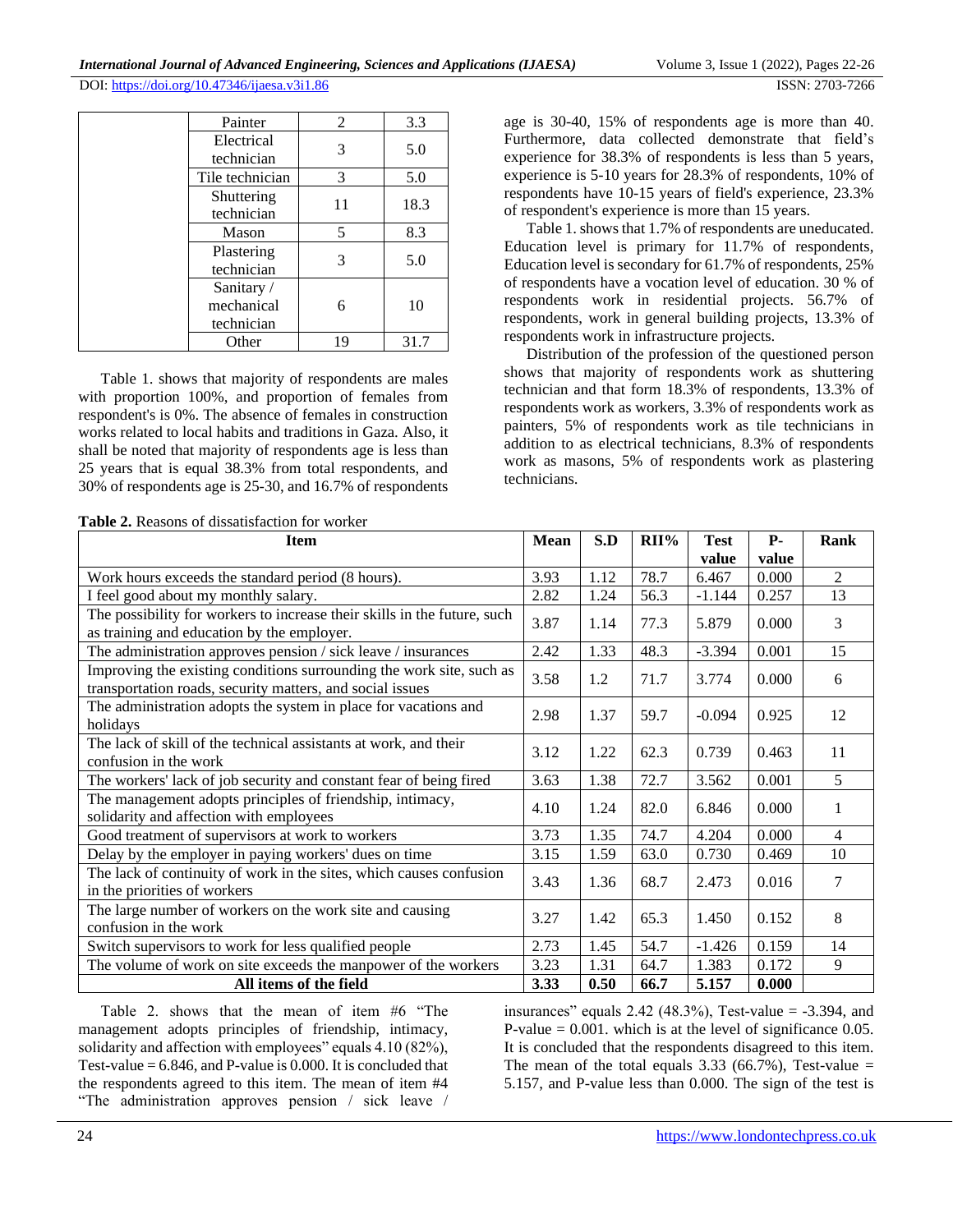positive, it is concluded that the respondents agreed to this field.

Table 3. shows that the mean of item #4 "The management provides safety measures for human resources when carrying out hazardous work" equals 4.37 (87.3%), Test-value =  $10.170$ , and P= 0.000. It is concluded that the respondents agreed to this item. The mean of item #5 "The

**Table 3.** Health and Safety in working

environmental conditions that workers are exposed to on the site (extreme heat, rain, storms)" equals 3.82 (76.3%), Testvalue =  $5.399$ , and P-value = 0.000. which is at the level of significance 0.05. It is concluded that the respondents agreed to this item. The mean of the total equals 4.05 (80.9%), Test-value = 10.949, and P-value less than 0.000. The sign of the test is positive, so the mean of this field is significantly at 0.05.

| <b>Item</b>                                                                                          | <b>Mean</b> | S.D  | $RII\%$ | <b>Test</b><br>value | <b>P</b> -<br>value | Rank |
|------------------------------------------------------------------------------------------------------|-------------|------|---------|----------------------|---------------------|------|
| The management is obligated to take safety measures for its human<br>resources and follow them       | 3.92        | 1.31 | 78.3    | 5.438                | 0.002               |      |
| The management provides protective clothing to human resources                                       | 3.97        | 1.19 | 79.3    | 6.278                | 0.000               | 3    |
| The administration does not allow any narcotic drugs / tramadol to<br>be at work                     | 4.17        | 1.39 | 83.3    | 6.492                | 0.000               | ∍    |
| The management provides safety measures for human resources<br>when carrying out hazardous work      | 4.37        | 1.04 | 87.3    | 10.170               | 0.000               |      |
| The environmental conditions that workers are exposed to on the<br>site (extreme heat, rain, storms) | 3.82        | 1.17 | 76.3    | 5.399                | 0.000               |      |
| All items of the field                                                                               | 3.33        | 0.50 | 66.7    | 5.157                | 0.000               |      |

Table 4. shows that the mean of all items equal 3.51 (70.2%), Test-value = 8.355, and P= 0.000, It is concluded that the respondents agreed to all items of questionnaire. Also from table 4, it shows that "Health and Safety in

construction work" was ranked in the first position by fields with RII of (80.9%) and followed by "Reasons for dissatisfaction of construction workers" with (66.7%).

**Table 4.** Mean and test values for "All items of questionnaire"

| <b>Item</b>                                         | Mean | S.D  | $RII\%$ | <b>Test</b> | <b>P</b> - | Rank |
|-----------------------------------------------------|------|------|---------|-------------|------------|------|
|                                                     |      |      |         | value       | value      |      |
| Reasons for dissatisfaction of construction workers | 3.33 | 0.50 | 66.7    | 5.157       | 0.000      |      |
| Health and Safety in construction work              | 4.05 | 0.74 | 80.9    | 10.949      | 0.000      |      |
| All items of all items                              | 3.51 | 0.47 | 70.2    | 8.355       | 0.000      |      |

## **5. CONCLUSIONS**

Human resources are considered one of the most important resources affecting quality in the construction sector. Hence, Employees in the construction industry must be maintained and developed. Human resource development gives the organization a competitive advantage. However, ignoring it negatively affects the quality of the company's future projects. This research work addressed the topic of health and safety in the construction sector and the role of human resources. As it was shown that workers in the workplace are exposed to various weather conditions, we recommend the need to provide protection and prevention methods and ways during work to avoid the risks that may result from that. The research also showed a lack of sufficient commitment by the administration to safety procedures for its human resources, which contributes to the occurrence of injuries and hazards for

workers and makes them periodically common, which has adverse effects on productivity and work quality. Although the institution provides protective clothing for human resources and prevents the use of drugs during working hours. Providing safety procedures for human resources at work sites for workers and employees helps reduce injuries and risks that may be caused by the absence of this. There is a need for the government to enact appropriate legislation to enforce on all companies operating in construction sector to providing equipment of safety and health for workers in work environments and sites. It also shows the importance of demanding health and safety policies and provisions from civil society and workers in the construction sector. The need to pay attention to the training aspect of workers, as it contributes to reducing potential accidents.